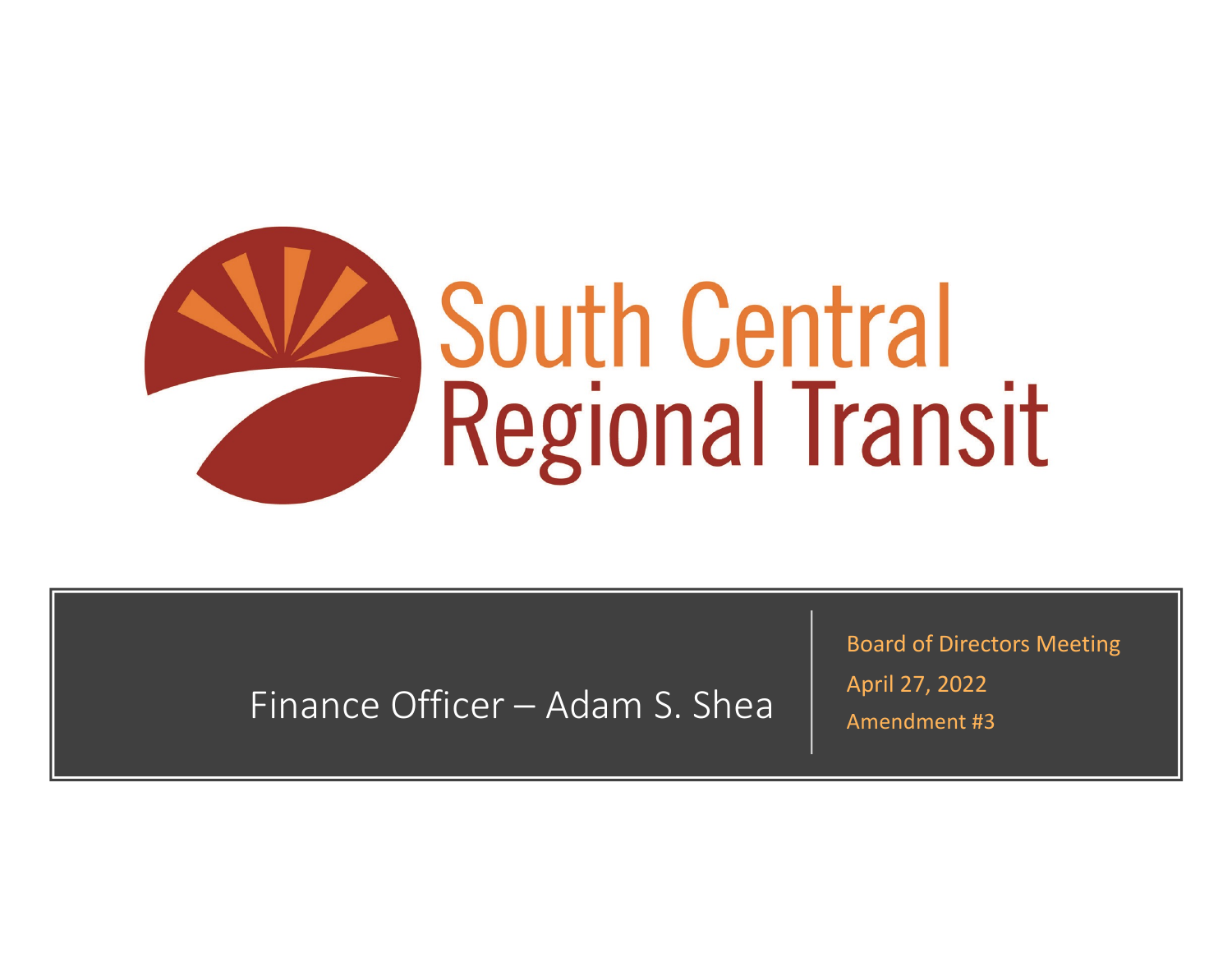

| <b>Expenditures - Amendment #3</b>                     | Reporting as of 3rd Quarter FY2021-2022 |              |              |              |                       |                                    |         |                                                 |  |  |
|--------------------------------------------------------|-----------------------------------------|--------------|--------------|--------------|-----------------------|------------------------------------|---------|-------------------------------------------------|--|--|
| <b>Descriptions</b>                                    | <b>Approved Budget</b>                  | Amendment #1 | Amendment #2 | Amendment#3  | <b>Revised Budget</b> | <b>Year to Date</b><br>Expenditure | % YTD   | Remaining<br><b>Budgeted</b><br><b>Expenses</b> |  |  |
| <b>Personnel Services</b>                              |                                         |              |              |              |                       |                                    |         |                                                 |  |  |
| Salaries                                               | 959,112.64                              |              |              |              | 959,112.64            | 668,768.32                         | 69.7%   | 290,344.32                                      |  |  |
| <b>Employee Benefits</b>                               |                                         |              |              |              |                       |                                    |         |                                                 |  |  |
| FICA/Medicare Tax                                      | 78,666.97                               |              |              |              | 78,666.97             | 48,859.32                          | 62.1%   | 29,807.65                                       |  |  |
| Unemployment Tax                                       | 14,348.21                               |              |              | (10,000.00)  | 4,348.21              | 3,134.43                           | 72.1%   | 1,213.78                                        |  |  |
| Workers Comp Insurance                                 | 37.000.00                               |              | (21,901.00)  |              | 15,099.00             | 15,099.00                          | 100.0%  |                                                 |  |  |
| Health Insurance and Life                              | 184,292.64                              |              | (4,942.31)   | (40,000.00)  | 139,350.33            | 98,896.13                          | 71.0%   | 40,454.20                                       |  |  |
| Retirement - PERA & PERA Smart Save                    | 76,234.63                               |              |              |              | 76,234.63             | 48,658.29                          | 63.8%   | 27,576.34                                       |  |  |
| Travel & Maintenance                                   |                                         |              |              |              |                       |                                    |         |                                                 |  |  |
| Travel - Reimbursement                                 | 8,500.00                                |              |              | 5,000.00     | 13,500.00             | 8,590.07                           | 63.6%   | 4,909.93                                        |  |  |
| Fuel - WEX                                             | 166,000.00                              | 45,273.44    |              | 50,000.00    | 261,273.44            | 173,995.78                         | 66.6%   | 87,277.66                                       |  |  |
| Maintenance on Vehicles                                | 25,000.00                               | 4,000.00     | 5,000.00     | 25,000.00    | 59,000.00             | 42,795.59                          | 72.5%   | 16,204.41                                       |  |  |
| <b>Supplies</b>                                        |                                         |              |              |              |                       |                                    |         |                                                 |  |  |
| Equipment & Uniforms                                   | 20,200.00                               | (4,000.00)   | (10,000.00)  | (5,000.00)   | 1,200.00              | 559.92                             | 46.7%   | 640.08                                          |  |  |
| Shop Supplies & Shop Tools                             | 7,800.00                                | (2,000.00)   |              |              | 5,800.00              | 4,871.93                           | 84.0%   | 928.07                                          |  |  |
| Safety Equipment / Training                            | 2,100.00                                |              |              |              | 2,100.00              | 1,406.18                           | 67.0%   | 693.82                                          |  |  |
| Fareboxes                                              |                                         |              |              |              |                       |                                    | #DIV/0! |                                                 |  |  |
| Supplies (Covid19)                                     | 10,800.00                               | (2,000.00)   |              |              | 8,800.00              | 6,929.32                           | 78.7%   | 1,870.68                                        |  |  |
| <b>Insurances</b>                                      |                                         |              |              |              |                       |                                    |         |                                                 |  |  |
| D&O Insurance                                          | 3,640.00                                | (3,640.00)   | 508.00       |              | 508.00                | 508.00                             | 100.0%  | $\omega$                                        |  |  |
| NM Municipal League - NMSIF                            | 76,000.00                               | (20,000.00)  | (44, 255.35) | 522.00       | 12,266.65             | 12.266.65                          | 100.0%  |                                                 |  |  |
| <b>Projects</b>                                        |                                         |              |              |              |                       |                                    |         |                                                 |  |  |
| Capital Outlay                                         |                                         |              | 88,751.64    | (17, 752.00) | 70,999.64             | 8,751.00                           | 12.3%   | 62,248.64                                       |  |  |
| SBLB, LLC - On-Call Project Consulting                 |                                         |              | 11,415.00    | (3, 160.00)  | 8,255.00              | 1,365.00                           | 16.5%   | 6,890.00                                        |  |  |
| <b>Bus Stop Refurbishing Project</b>                   |                                         |              | 10,000.00    | 6,800.00     | 16,800.00             | 10,152.70                          | 60.4%   | 6,647.30                                        |  |  |
| <b>Contractual Services</b>                            |                                         |              |              |              |                       |                                    |         |                                                 |  |  |
| FineLine Graphics/Del Valle/Mason                      | 5,500.00                                |              |              | (500.00)     | 5,000.00              | 2,938.20                           | 58.8%   | 2,061.80                                        |  |  |
| Legal Fees                                             | 19,000.00                               |              | (11, 355.00) |              | 7,645.00              | 3,507.50                           | 45.9%   | 4,137.50                                        |  |  |
| Professional Fees & Svcs/Audit                         | 32,500.00                               |              | (16, 101.48) |              | 16,398.52             | 10,441.33                          | 63.7%   | 5,957.19                                        |  |  |
| Alarm Monitoring / Airtime                             | 6,720.00                                |              |              | (6,000.00)   | 720.00                | 565.00                             | 78.5%   | 155.00                                          |  |  |
| Services ADP fees/Janitorial/RC Creations/Misc         | 17,200.00                               |              |              |              | 17,200.00             | 10,879.40                          | 63.3%   | 6,320.60                                        |  |  |
| Zia Therapy                                            | 20,000.00                               | (17, 633.44) | 1,254.80     |              | 3,621.36              | 1,180.26                           | 32.6%   | 2,441.10                                        |  |  |
| Vanpool Tech Support                                   | 12,000.00                               |              |              |              | 12,000.00             |                                    | 0.0%    | 12,000.00                                       |  |  |
| IT Services / Web Services                             | 3,500.00                                |              |              | (1,100.00)   | 2,400.00              | 1,391.58                           | 58.0%   | 1,008.42                                        |  |  |
| Drug & Alcohol Testing / Physicals / Background Checks | 3,025.00                                |              |              |              | 3,025.00              | 1,587.25                           | 52.5%   | 1,437.75                                        |  |  |
| Printer                                                | 5,800.00                                |              |              | (2,000.00)   | 3,800.00              | 114.00                             | 3.0%    | 3,686.00                                        |  |  |
| Signs                                                  | 6,800.00                                |              |              | (5,800.00)   | 1,000.00              | 454.00                             | 45.4%   | 546.00                                          |  |  |
| <b>Operating Costs</b>                                 |                                         |              |              |              |                       |                                    |         |                                                 |  |  |
| Advertisements/Promotional                             | 350.00                                  |              | 2,000.00     |              | 2,350.00              | 1,270.62                           | 54.1%   | 1,079.38                                        |  |  |
| <b>Bus Facility Lease</b>                              | 32,600.00                               |              |              |              | 32,600.00             | 24,449.62                          | 75.0%   | 8,150.38                                        |  |  |
| Cell phone / T-Mobile / Internet                       | 13,800.00                               |              |              |              | 13,800.00             | 10,641.96                          | 77.1%   | 3,158.04                                        |  |  |
| Conf/Seminars/Quickbooks/MS                            | 4,500.00                                |              | 2,000.00     |              | 6,500.00              | 5,033.73                           | 77.4%   | 1,466.27                                        |  |  |
| Office Equipment / COVID-19 Exp                        | 6,500.00                                |              | 1,500.00     |              | 8,000.00              | 6,246.35                           | 78.1%   | 1,753.65                                        |  |  |
| Postage                                                | 744.00                                  |              |              | (250.00)     | 494.00                | 281.83                             | 57.1%   | 212.17                                          |  |  |
| Radios                                                 | 12,000.00                               |              | (6, 200.00)  | 2,240.00     | 8,040.00              | 6,545.00                           | 81.4%   | 1,495.00                                        |  |  |
| <b>Facilty Maintenance</b>                             | 9,750.00                                |              | (5,000.00)   |              | 4,750.00              | 3,877.81                           | 81.6%   | 872.19                                          |  |  |
| Subscription/Dues/Chamber/Bank Fees                    | 5,300.00                                |              |              |              | 5,300.00              | 4,128.36                           | 77.9%   | 1,171.64                                        |  |  |
| Taxes & Licenses                                       | 5,000.00                                |              | (1,741.36)   |              | 3,258.64              | 1,629.32                           | 50.0%   | 1,629.32                                        |  |  |
| <b>Interest Expense</b>                                | 3,000.00                                |              |              | 1,500.00     | 4,500.00              | 3,257.82                           | 72.4%   | 1,242.18                                        |  |  |
| Utilities                                              | 10,850.00                               |              | (932.94)     |              | 9,917.06              | 7,366.60                           | 74.3%   | 2,550.46                                        |  |  |
| Commercial Loan Payments                               | 50,150.00                               |              | 30,000.00    | 30,500.00    | 110,650.00            | 62,650.00                          | 56.6%   | 48,000.00                                       |  |  |
| <b>Total Expenses</b>                                  | 1,956,284.09                            |              | 30,000.00    | 30.000.00    | 2,016,284.09          | 1,326,045.17                       | 65.8%   | 690,238.92                                      |  |  |
|                                                        |                                         |              |              |              |                       |                                    |         |                                                 |  |  |